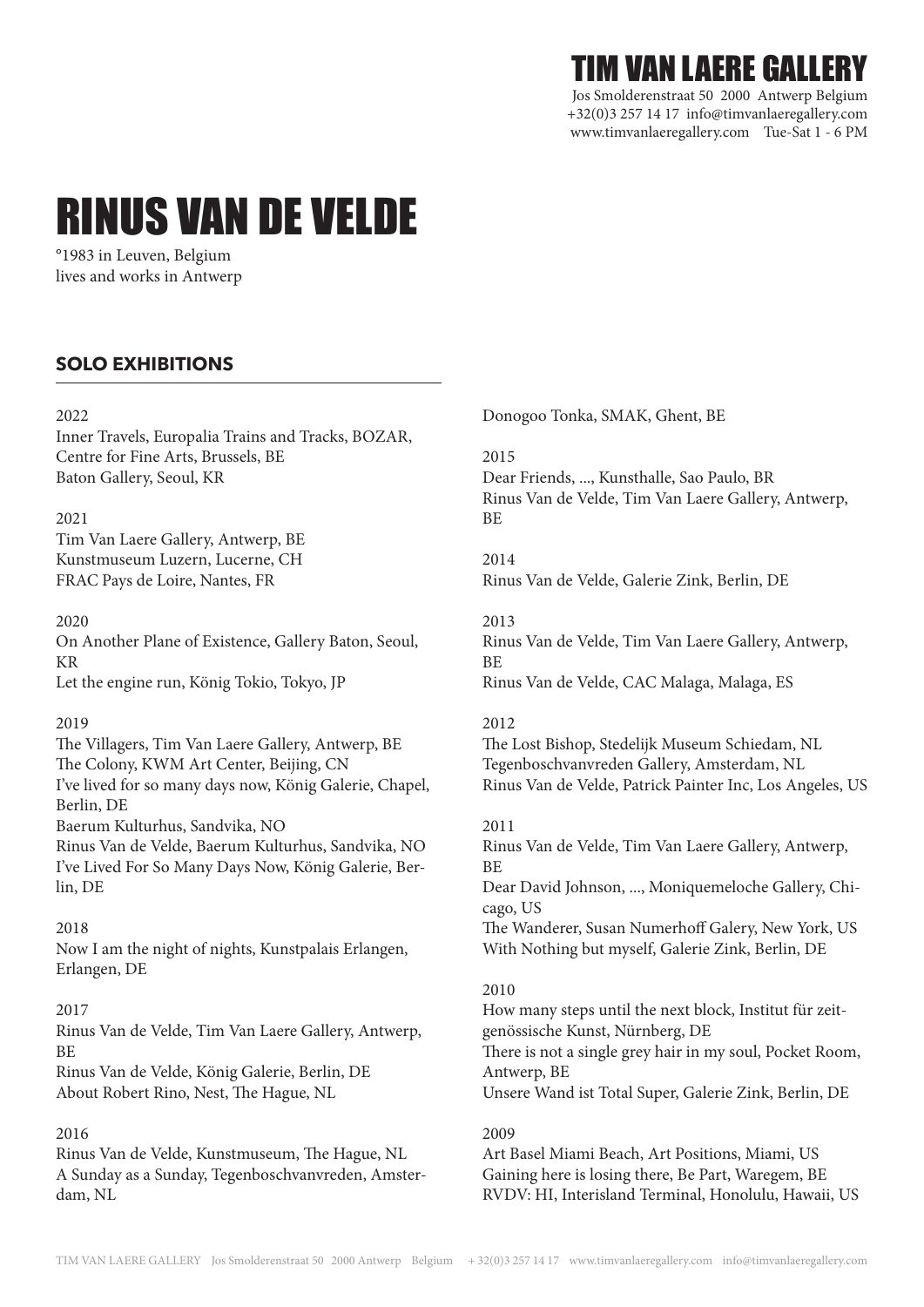Rinus Van de Velde, Pocketroom, Antwerp, BE A rotating sculpture and the residues, Galerie Zink, Munich, DE

#### 2008

William Crowder, 40 years of sculpture, S.M.A.K., Kunst Nu, Ghent, BE

Waiting for a retrospective, Lokaal01, Antwerp, BE Recent drawings, 1st Floor Gallery, Antwerp, BE

#### 2007

Rinus Van de Velde, Untitled Gallery, Antwerp, BE Rinus Van de Velde, Gallery Boechout, Boechout, BE

#### 2006

Rinus Van de Velde, S&S Gallery, Antwerp, BE Rinus Van de Velde, Bastart Gallery, Houthalen, BE

#### 2005

Existenzmaximum, Leuven, BE

## **GROUP EXHIBITIONS**

#### 2022

Schurend Paradijs, Kunsthal Kade, Amersfoort, NL

#### 2021

High Voltage Two, Nassima Landau Foundation, Tel Aviv, IL

#### 2020

Enjoy and Take Care!, Tim Van Laere Gallery, Antwerp, BE PRELUDE: Melancholy of the Future, Museum Dhondt-Dhaenens, Deurle, BE Unplugged, Galerie Rudolfinum, Prague, CZ Tang Contemporary Art, Beijing, CN

#### 2019

Gallery Baton, Seoul, KR JRSLM Paradise Lost Again, VUB, Brussels, BE Mier Gallery, Los Angeles, US Art Basel - Parcours, Basel, CH AMBERES – Roberto Bolaño's Antwerpen, M hka, Antwerp, BE KUNST KUNST KUNST, Tim Van Laere Gallery, Antwerp, BE CONDO, The Breeders, Athens, GR I will be dead, König London, London, UK Hand-drawn, Action Packed, Hunterian Museum & Art Gallery, Glasgow, UK The Glynn Vivian Art Gallery, Swansea, UK The Last Waltz (For Leon), Tim Van Laere Gallery, Antwerp, BE

#### 2018

Ab auf die Insel!, Kunstmuseum Lucerne, CH Hand-drawn, Action Packed, New Museum and Art Gallery, St Albans, UK; Wolverhampton Art Gallery, Wolverhampton, UK The line up: the power of drawing, Centraal Museum Utrecht, Utrecht, NL

#### 2016

Take care, amigo, Tim Van Laere Gallery, Antwerp, BE Tomorrow is a long time, Tim Van Laere Gallery, Antwerp, BE

#### 2015

The Revenge of the Common Place, Venice, IT We will begin by drawing, we shall continue to draw, and then we shall draw some more, Tim Van Laere Gallery, Antwerp, BE The Future: Beurssc50uwburg en Occupied Emotions, Beursschouwburg, Brussels, BE

Run for the Roses, Tim Van Laere Gallery, Antwerp, BE